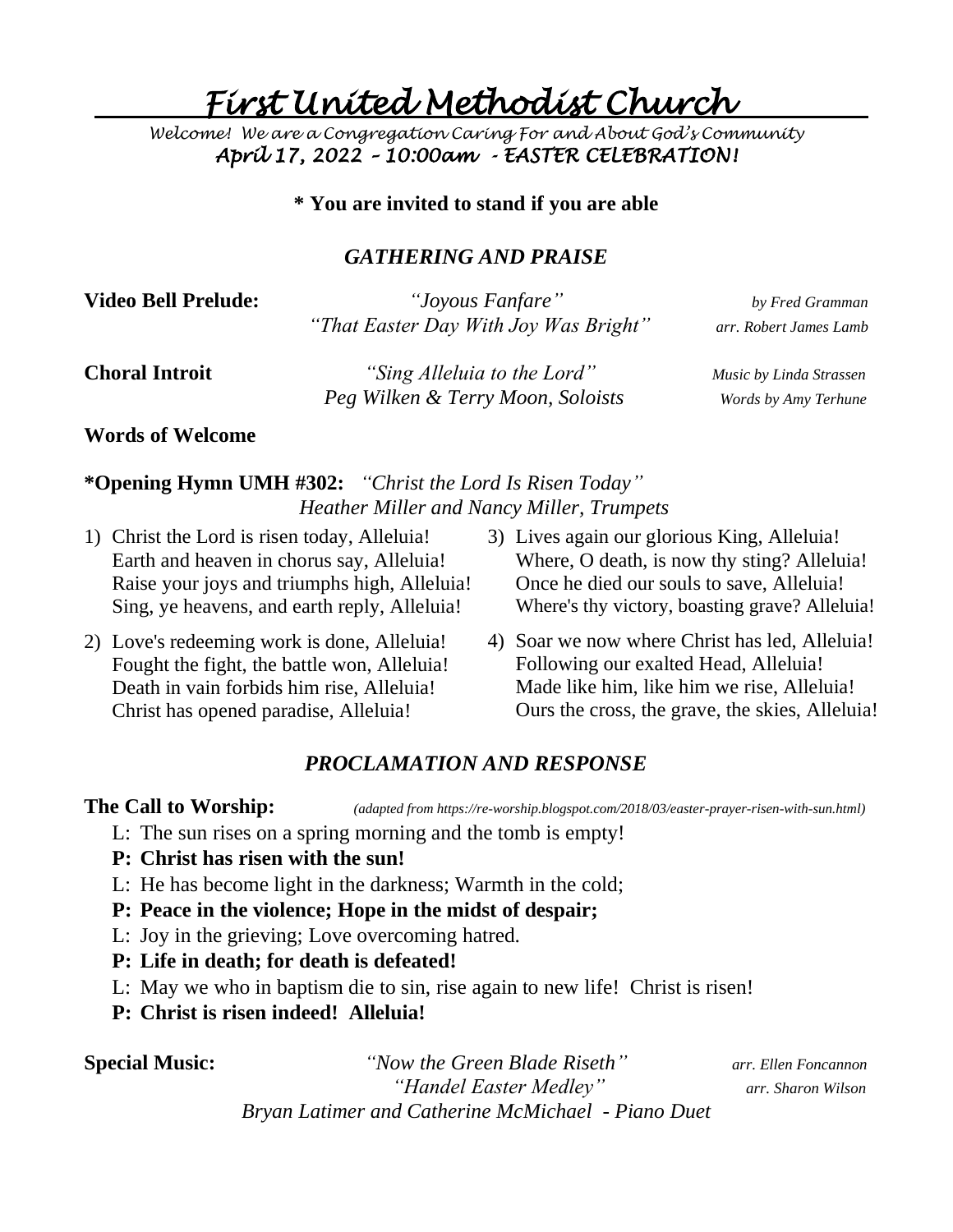**Time of Silent Meditation**

**Pastoral Prayer lifting Celebrations and Concerns**

**The Lord's Prayer – Our Father, who art in heaven, hallowed be thy name, thy kingdom come, thy will be done on earth as it is in heaven. Give us this day our daily bread; and forgive us our trespasses as we forgive those who trespass against us. And lead us not into temptation, but deliver us from evil, for thine is the kingdom, and the power, and the glory forever. Amen.**

## **Living Our Gratitude**

♫ *You can support your church family by giving in person or online. Enjoy the musical selection as a time to give thanks to God for all with which you have been blessed. Today we also collect our 3 rd Sunday Mission Offering. April's offering will help support the Youth Mission Trip to Puerto Rico June 18-26, 2022. Thank you! Use the QR code to the right or give online here:* 



*<https://www.firstumcsaginaw.org/give/>*

 **Offertory**: *"Hail the Day That Sees Him Rise" by Robert Williams; arr. Catherine McMichael "Easter People, Raise Your Voices" by Henry T. Smart; arr. Catherine McMichael Catherine McMichael, Bell Tree and Bryan Latimer, Piano*

*The Doxology:* **Praise God, from whom all blessings flow;** *UMH #94* **Praise God all creatures here below: Alleluia! Alleluia! Praise God, the source of all our gifts! Praise Jesus Christ, whose power uplifts!**

**Praise the Spirit, Holy Spirit! Alleluia! Alleluia! Alleluia!**

*The Unison Prayer of Thanksgiving:*

**God of Resurrection Power: You offer us life that overcomes death, light that overcomes darkness, hope that overcomes our deepest despair! Receive our gifts, and ourselves as well, that all we have and all we are might be yours for the work of resurrection in the world, in the name of the Risen Christ, we pray. Amen.** 

**Children's Message –** *A special moment with the Pastor just for kids*

#### \***Hymn FWS #2115:** *"Christ Has Risen"*

- 1) Christ has risen while earth slumbers, Christ has risen where hope died, As he said and as he promised, As we doubted and denied. Let the moon embrace the blessing; Let the sun sustain the cheer; Let the world confirm the rumor. Christ is risen, God is here!
- 2) Christ has risen for the people Whom he loved and died to save; Christ has risen for the women Bringing flowers to grace his grave. Christ has risen for disciples Huddled in an upstairs room. He whose word inspired creation Is not silenced by the tomb.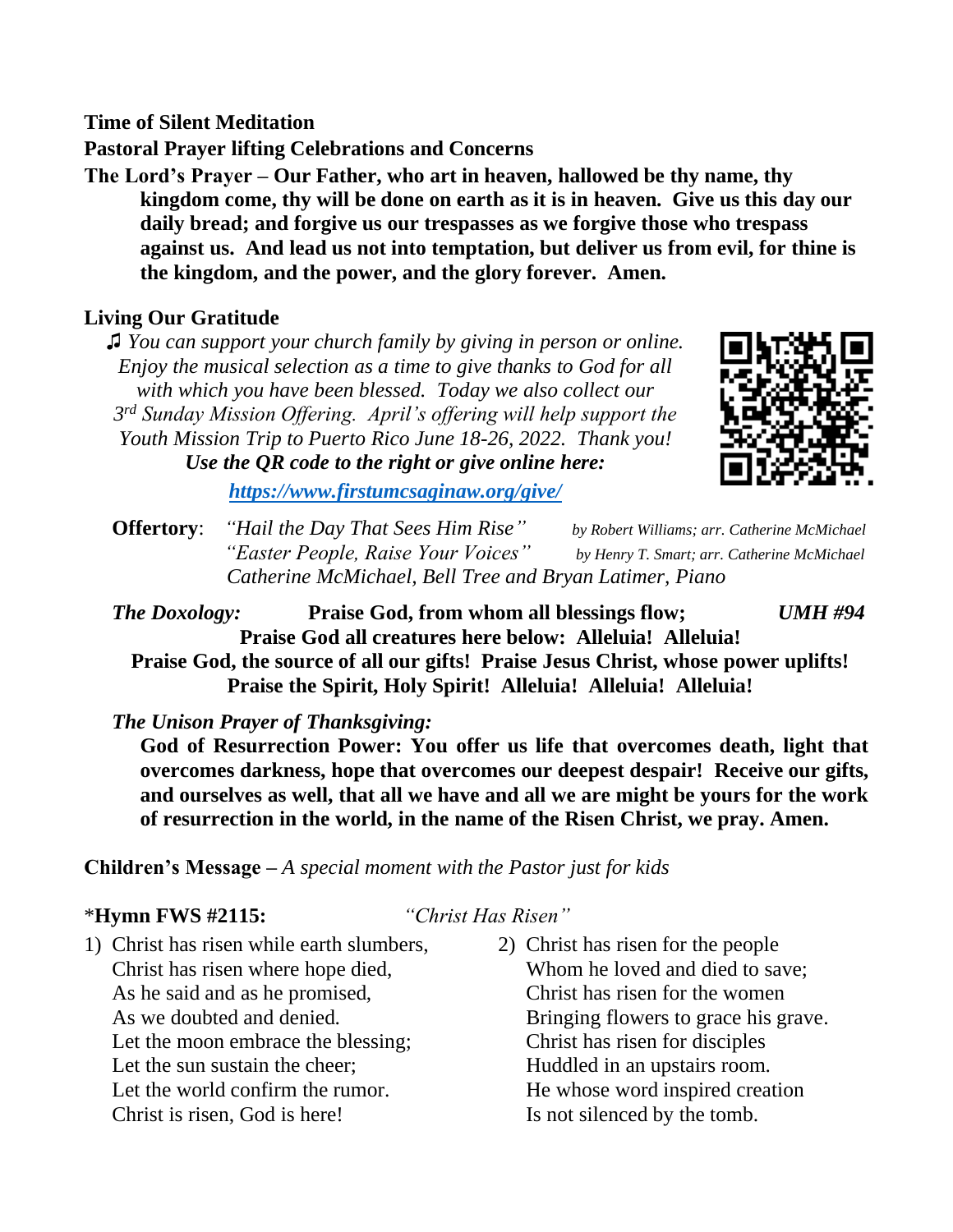- 3) Christ has risen to companion Former friends who fear the night, Sensing loss and limitation where Their faith had once burned bright. They bemoan what is no longer, They expect no hopeful sign Till Christ ends their conversation, Breaking bread and sharing wine.
- 4) Christ has risen and forever Lives to challenge and to change All whose lives are messed or mangled, All who find religion strange. Christ is risen. Christ is present Making us what he has been – Evidence of transformation In which God is known and seen.

**The Affirmation of Faith (in unison):** *(The Apostle's Creed, Ecumenical Version, UMH #882)* **We believe in God, the Father Almighty, creator of heaven and earth. We believe in Jesus Christ, God's only Son, our Lord, who was conceived by the Holy Spirit, born of the virgin Mary, suffered under Pontius Pilate, was crucified, died, and was buried; he descended to the dead, and on the third day he rose again; he ascended into heaven, is seated at the right hand of God, and will come again to judge the living and the dead. We believe in the Holy Spirit, the holy and universal church, the communion of saints, the forgiveness of sin, the resurrection of the body, and the live everlasting. Amen. Thanks be to God!**

**Choral Anthem:** *"Fanfare and Canticle for Easter Day" by Benjamin Harlan William J. Irons, Ludwig Von Beethoven*

#### **Scripture Lesson:** Luke 24:1-12 *Pew Bible N.T. pg. 84*

<sup>1</sup> But on the first day of the week, at early dawn, they came to the tomb, taking the spices that they had prepared. <sup>2</sup> They found the stone rolled away from the tomb,  $3$  but when they went in, they did not find the body. <sup>4</sup> While they were perplexed about this, suddenly two men in dazzling clothes stood beside them. <sup>5</sup> The women were terrified and bowed their faces to the ground, but the men said to them, "Why do you look for the living among the dead? He is not here, but has risen. <sup>6</sup> Remember how he told you, while he was still in Galilee, <sup>7</sup> that the Son of Man must be handed over to sinners, and be crucified, and on the third day rise again." <sup>8</sup> Then they remembered his words, <sup>9</sup> and returning from the tomb, they told all this to the eleven and to all the rest. <sup>10</sup> Now it was Mary Magdalene, Joanna, Mary the mother of James, and the other women with them who told this to the apostles. <sup>11</sup> But these words seemed to them an idle tale, and they did not believe them. <sup>12</sup> But Peter got up and ran to the tomb; stooping and looking in, he saw the linen cloths by themselves; then he went home, amazed at what had happened.

#### **Response to the Word**

- L: This is the Word of God for the people of God
- **P: Thanks be to God!**

**The Meditation:** "GOD ON THE MOVE" *Pastor Amy Terhune*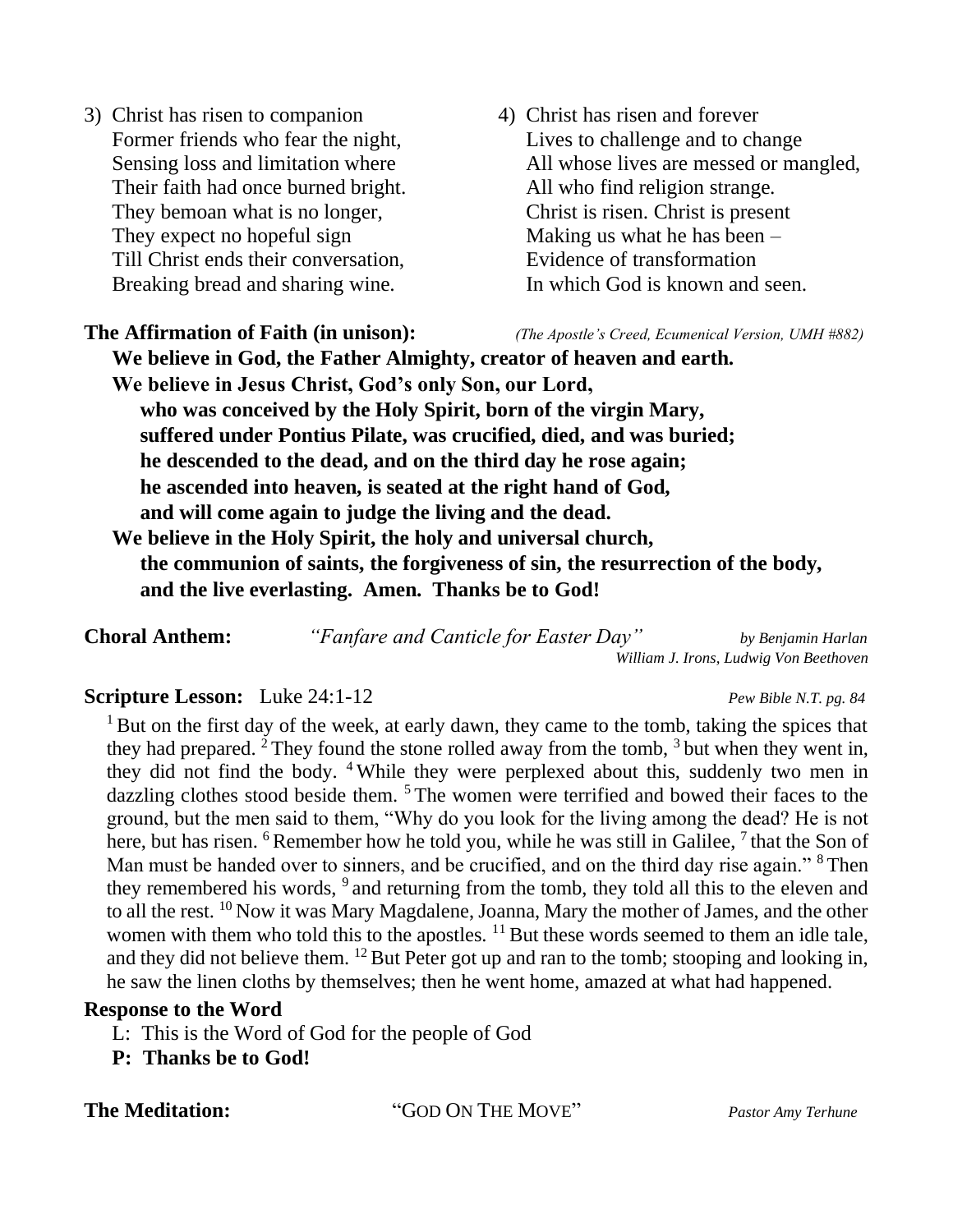### *WE GO AS WITNESSES FOR CHRIST IN THE WORLD*

### \***Closing Hymn UMH #322:** *"Up From the Grave He Arose" Heather Miller and Nancy Miller, Trumpets*

- 1) Low in the grave he lay, Jesus my Savior, Waiting the coming day, Jesus my Lord! *[Refrain] Refrain:*
- 2) Vainly they watch his bed, Jesus my Savior; Vainly they seal the dead, Jesus my Lord! *[Refrain]*
- 3) Death cannot keep its prey, Jesus my Savior; He tore the bars away, Jesus my Lord! *[Refrain]*

Up from the grave he arose, With a mighty triumph o'er his foes; He arose a victor from the dark domain, And he lives forever, with his saints to reign. He arose! He arose! Hallelujah! Christ arose!

**\*Benediction:** *(by Rev Margaret Whyte, http://www.churchofscotland.org.uk/)*

L: Go out into the world as the risen people of God, and may the God who raised Jesus from the dead grant you grace, the Son who gave his life for you give you peace, and the Spirit who is with you day by day, inspire you to greater service both now and forever more! Christ is Risen!

#### **P: Christ is risen indeed! Thanks be to God!**

**\*Postlude:** *"Toccata" (from Symphony No. 5 for Organ) Charles-Marie Widor*

*\* \* \* \* \* \* \**

**TODAY'S VOLUNTEERS: Thank you for your service!!** Liturgist: Stacy Sharrow /

Greeters: Belinda Hatch and Stacy Sharrow / Ushers: Tom Kraynak, Bill Draper, Larry Hagerty, and Tom Miller / Coffe Hour Hosts: The Nurture Committee

| Fírst Uníted Methodíst Church                                                                                                                      |  |  |  |  |
|----------------------------------------------------------------------------------------------------------------------------------------------------|--|--|--|--|
| 4790 Gratiot Road, Saginaw, MI 48638-6242; (989) 799-0131; Fax (989) 799-4240<br>e-mail: firstumsag@aol.com    website: http://firstumcsaginaw.org |  |  |  |  |
|                                                                                                                                                    |  |  |  |  |
|                                                                                                                                                    |  |  |  |  |
|                                                                                                                                                    |  |  |  |  |
|                                                                                                                                                    |  |  |  |  |
|                                                                                                                                                    |  |  |  |  |
|                                                                                                                                                    |  |  |  |  |
|                                                                                                                                                    |  |  |  |  |
|                                                                                                                                                    |  |  |  |  |
|                                                                                                                                                    |  |  |  |  |
| Lyrics Reproduced in Bulletin by permission: CCLI#1003593.                                                                                         |  |  |  |  |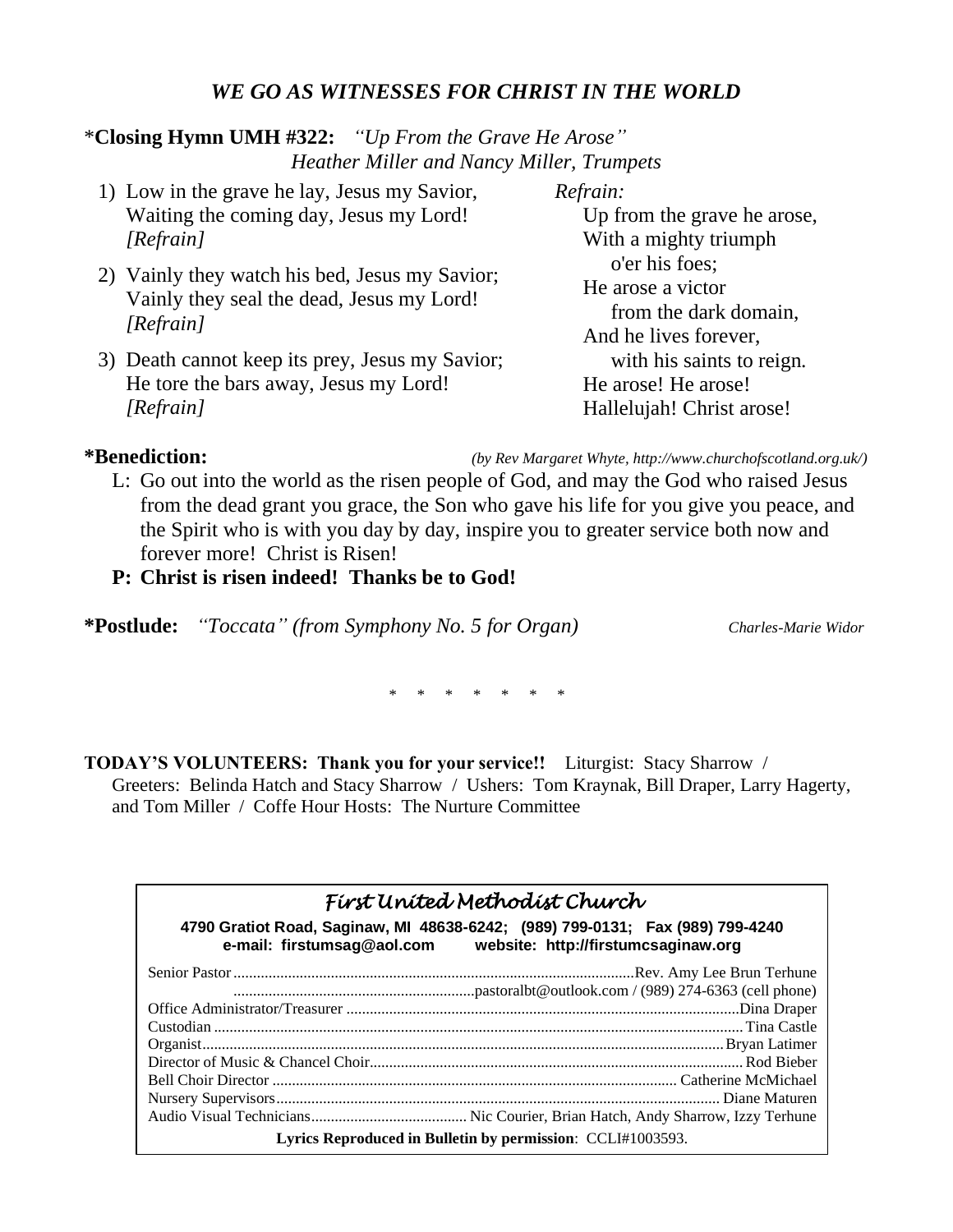# **ANNOUNCEMENTS**

- **PLEASE HOLD IN YOUR PRAYERS:** Mark Abbe, David Barker, Bev Blue, John & Myrna Cammin, Bonnie & Pat Dole, Esther Cavendish Fisher, Dr. Kirk Herrick, Glenn Hinds, Barb Kropp, Joyce Maltman, Camille Marek, Sheldon Markley, John Mertz, Merlyn Mondol, Bob & Sharon Mueller, Jean Nelson, Ron Perry, Anne Ruffle, Eugenia Shek, Wendy Southgate, Mac & Joanna Thompson, and all who are grieving. Also, please pray for UMCOR, for all still suffering from Covid-19, for the war in Ukraine, and for a way to peace/equality for humankind.
- **NEW EASTER BANNERS –** Elinor Saunders is now chairing a group of sewers making new banners for the sanctuary funded by the Memorial Committee. Today, we debut our new Easter Banners and Altar Paraments designed by Judy Gerken, and sewed by JoAnn Baker, Jackie Ode, and Jean Richardson. We are so grateful for their hard work and immense talent!! Thank you!!
- **YOUTH MISSION TRIP NEWS –** Four Adults and Six Youth are scheduled to go to Puerto Rico through *Praying Pelicans Missions* this summer to do repair work following the devastating hurricanes on the Island. We were originally supposed to go in June of 2020, but had to delay because of the Pandemic. We have now secured our flights, but because of fees and gas prices, the airfare costs have risen significantly, making the upcoming budget for trip tighter than expected. The 3rd Sunday Mission Offerings for today and May 15 are designated for the Youth Mission Trip. Since we are unable to do traditional meal fundraisers because of ongoing concerns about the pandemic, we are appealing to our church family to help us augment our budget just a bit with these offerings. Please pray for our Youth Mission Team heading to Puerto Rico. The youth going on the trip are: Nick Brown (11th grade), Andrew Sahouri (11th grade), Mark Schultz (10th grade), Isabelle Terhune (12th grade), Gabriel Vance (9th grade), and Andy Wagner (11th grade). The Adult Chaperones are: Bill Cowdry, Madeline Curtiss, Pastor Amy Terhune, and Dr. Drew Wagner. Thank you for your ongoing support!
- **NEW MEMBER CLASS**  this Saturday, April 23 at 9:30. Register with the church office at (989) 799-0131 or register online here: [https://form.jotform.com/210435188031144.](https://form.jotform.com/210435188031144)
- **COFFEE HOUR has resumed!** The Nurture Committee will serve coffee, fruit, and muffins today. Beginning next week, we will need volunteers to brew coffee and pick up donut holes from the Tim Hortons at 4870 State Street (just east of Center Rd.) View instructions and sign-up here: <https://www.signupgenius.com/go/60B044DAFAC2BA0FD0-coffee>
- **NOW HIRING –** For the past three years, Nic Courier and Izzy Terhune have run our sound system every week. But both Nic and Izzy are seniors in high school and will be heading on to new adventures in the fall. We are looking to hire and train teens or adults to run the system. Pay is \$20/week. Must be at least age 14 to apply. Training will happen this summer. Apply online here: <https://form.jotform.com/221053598882161> or call the church office at 989-799-0131 to learn more.
- **WEEKEND FOOD BACKPACKS –** Sign up to pack bags of food for the weekend for elementary children and/or deliver packed bags to Westdale and Arrowwood Elementary. To help, sign up online at<https://www.signupgenius.com/go/60B044DAFAC2BA0FD0-food> or call (989) 799-0131.

**FOLLOW US ON SOCIAL MEDIA!** *Even virtually, be sure to check in on Facebook! The more of us that do, the more people learn about who we are!* YouTube: **Saginaw First UMC** Twitter: **FirstUMCofSaginaw** Instagram: **saginawfumc** Facebook: **First United Methodist Church of Saginaw**